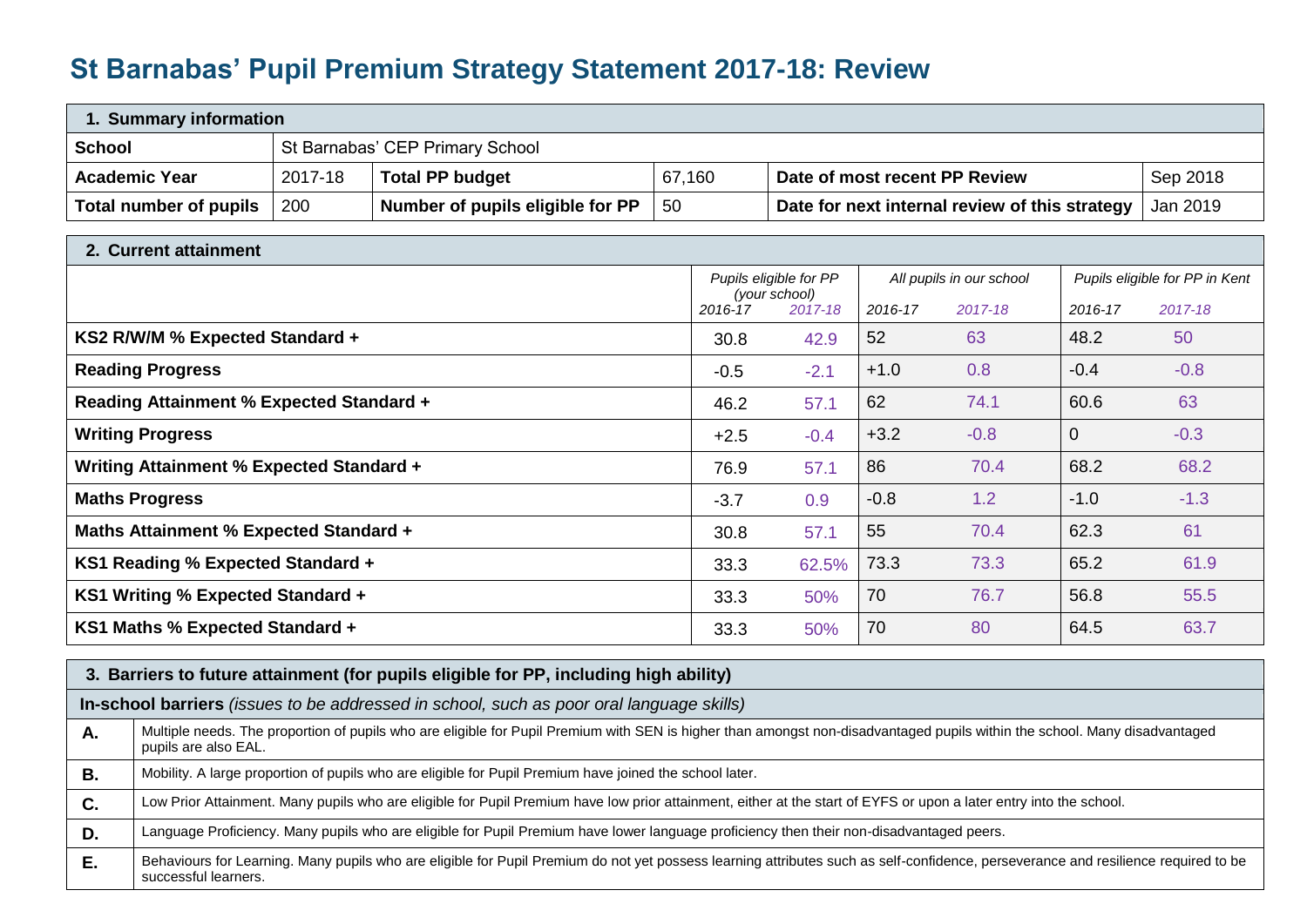|           | <b>External barriers</b> (issues which also require action outside school, such as low attendance rates)                                                                                                                                                                                   |
|-----------|--------------------------------------------------------------------------------------------------------------------------------------------------------------------------------------------------------------------------------------------------------------------------------------------|
| F.        | Pupil attendance. Although generally good, rates of absence are higher among PP eligible pupils compared to non-disadvantaged pupils.                                                                                                                                                      |
| G.        | Home Environment. Some pupils eligible for Pupils Premium live in an environment not conducive to school readiness.                                                                                                                                                                        |
| Η.        | Life Experience. Some pupils eligible for Pupils Premium have limited life experience when compared to their non-disadvantaged peers.                                                                                                                                                      |
|           | Parental Engagement. Some of the parents of children eligible for Pupils Premium struggle to engage with their child's education in a meaningful and positive way. As a result,<br>pupils eligible for Pupils Premium often have less parental support than their non-disadvantaged peers. |
|           | 4. Desired outcomes                                                                                                                                                                                                                                                                        |
| Α.        | To close the gap in attainment between pupils eligible for Pupils Premium and their non-disadvantage peers (both within the school and nationally).                                                                                                                                        |
| <b>B.</b> | To raise the attainment of all pupils eligible for Pupils Premium.                                                                                                                                                                                                                         |
| C.        | To close the attendance gap between pupils eligible for Pupils Premium and their non-disadvantages peers.                                                                                                                                                                                  |
| D.        | To ensure that all pupils eligible for Pupil Premium possess the personal, social and emotional attributes required to be successful at school.                                                                                                                                            |
| Е.        | To increase the engagement of the parents of pupils eligible for Pupils Premium.                                                                                                                                                                                                           |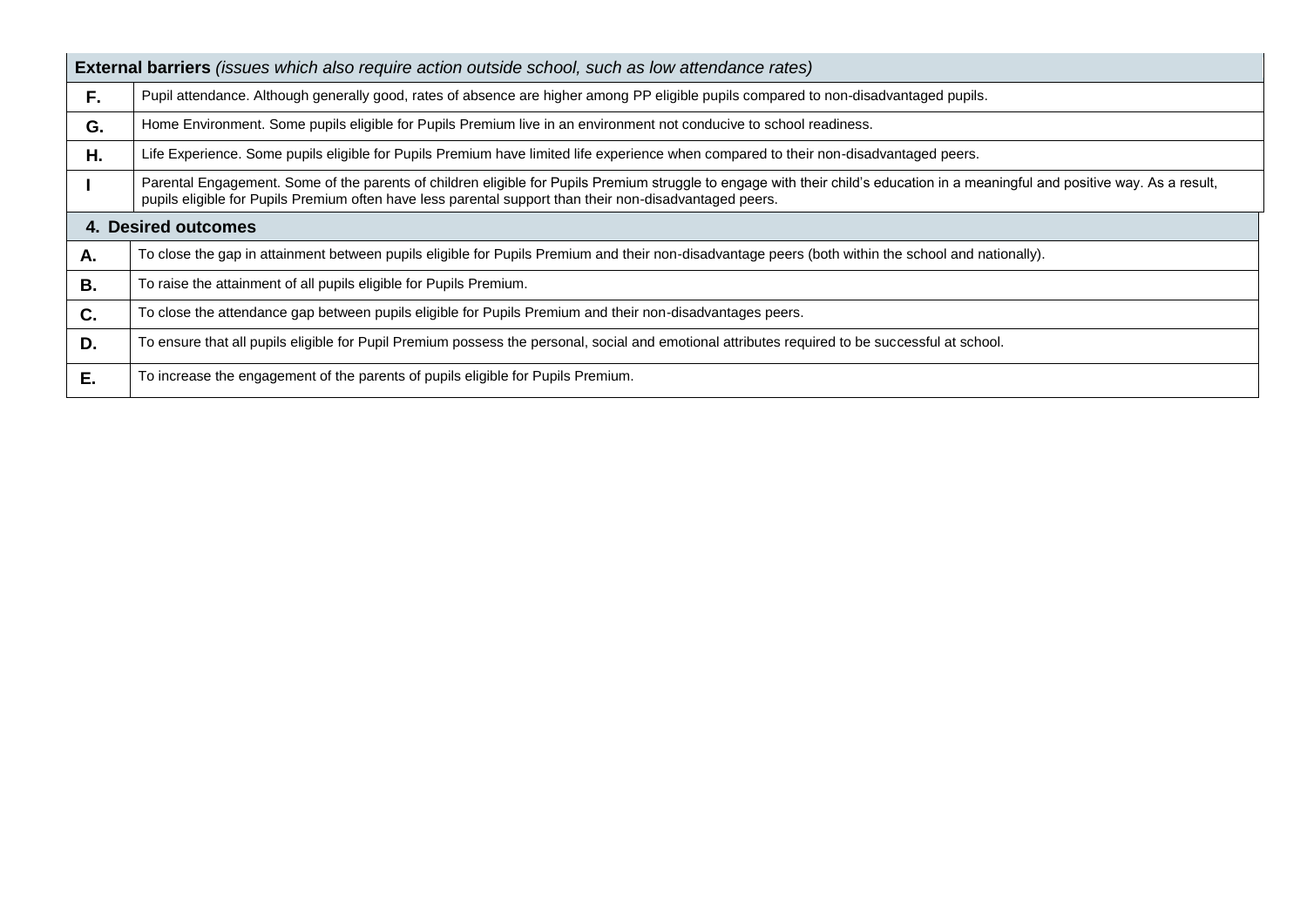| 5. Planned expenditure                                                                                                      |                                                                                                                                                                                 |                                                                                                                                                                                                                                                                                                                                                                                                                                                                                                                                               |                                                                                                                                                                                                                                                                                               |                                                |                                                                                                                                                                                                                                                                                                                                                                                                                                                                                                                                                                                                    |
|-----------------------------------------------------------------------------------------------------------------------------|---------------------------------------------------------------------------------------------------------------------------------------------------------------------------------|-----------------------------------------------------------------------------------------------------------------------------------------------------------------------------------------------------------------------------------------------------------------------------------------------------------------------------------------------------------------------------------------------------------------------------------------------------------------------------------------------------------------------------------------------|-----------------------------------------------------------------------------------------------------------------------------------------------------------------------------------------------------------------------------------------------------------------------------------------------|------------------------------------------------|----------------------------------------------------------------------------------------------------------------------------------------------------------------------------------------------------------------------------------------------------------------------------------------------------------------------------------------------------------------------------------------------------------------------------------------------------------------------------------------------------------------------------------------------------------------------------------------------------|
| <b>Academic</b><br>year                                                                                                     | 2017-18                                                                                                                                                                         |                                                                                                                                                                                                                                                                                                                                                                                                                                                                                                                                               |                                                                                                                                                                                                                                                                                               |                                                |                                                                                                                                                                                                                                                                                                                                                                                                                                                                                                                                                                                                    |
|                                                                                                                             | support and support whole school strategies.                                                                                                                                    | The three headings below enable schools to demonstrate how they are using the pupil premium to improve classroom pedagogy, provide targeted                                                                                                                                                                                                                                                                                                                                                                                                   |                                                                                                                                                                                                                                                                                               |                                                |                                                                                                                                                                                                                                                                                                                                                                                                                                                                                                                                                                                                    |
|                                                                                                                             | i. Quality of teaching for all                                                                                                                                                  |                                                                                                                                                                                                                                                                                                                                                                                                                                                                                                                                               |                                                                                                                                                                                                                                                                                               |                                                |                                                                                                                                                                                                                                                                                                                                                                                                                                                                                                                                                                                                    |
| <b>Desired</b><br>outcome                                                                                                   | <b>Chosen action</b><br>/ approach                                                                                                                                              | What is the evidence and rationale for<br>this choice?                                                                                                                                                                                                                                                                                                                                                                                                                                                                                        | How will you ensure it<br>is implemented well?                                                                                                                                                                                                                                                | <b>Staff lead</b>                              | <b>Actions Taken</b>                                                                                                                                                                                                                                                                                                                                                                                                                                                                                                                                                                               |
| To ensure Pupil<br>Premium eligible<br>children with SEN<br>make accelerated<br>progress across<br>the academic<br>year.    | <b>Additional SENco</b><br>time to support<br>classroom teachers<br>in the<br>implementation of<br>quality first teaching<br>practices for PP<br>eligible children with<br>SEN. | When investigating PP barriers to learning it was<br>revealed that "The proportion of pupils who are<br>eligible for Pupil Premium with SEN is higher than<br>amongst non-disadvantaged pupils within the school"<br>In the 'Features of Practice in Schools' document<br>provided by Ofsted it was quoted that, "Quality first<br>provision, including teaching, is the key" A highly<br>trained practitioner such as a SENco with assist in<br>identifying gaps in learning and helping to put in place<br>strategies for in-class support. | -DHT to work closely with<br>SENco to plan in class<br>provision for PP-SEN pupils.<br>-Use of B Squared materials to<br>diagnose gaps in learning-<br>reviewed termly to ensure<br>progress is made.<br>-Effective use of provision<br>mapping to plan, measure and<br>review impact.        | Deputy Head<br>Teacher<br>SENco                | -Termly meetings between DHT<br>and SENco to review PP SEN<br>progress.<br>-Personalised provision put in<br>place and reviewed for PP eligible<br>pupils with SEN.<br>-PP eligible children with SEN's<br>progress measured against<br>personalised targets based upon<br><b>B</b> Squared materials.<br>-Case studies produced to<br>showcase the impact on SENco's<br>role in PP SEN attainment.                                                                                                                                                                                                |
| Review                                                                                                                      |                                                                                                                                                                                 | -PP eligible children with SEN have all made accelerated progress against their personalised targets. (See PP folder 2017-18 for more detail)                                                                                                                                                                                                                                                                                                                                                                                                 |                                                                                                                                                                                                                                                                                               |                                                |                                                                                                                                                                                                                                                                                                                                                                                                                                                                                                                                                                                                    |
| To narrow the gap<br>in attainment in<br>Maths between<br>PP eligible pupils<br>and non-<br>disadvantaged<br>pupils in KS2. | To provide CPD for<br>classroom teachers<br>to support teaching<br>of mastery and<br>reasoning skills for<br>pupils of all abilities.                                           | Current KS2 data reveals that progress in Maths is<br>considerably poorer for PP eligible children compared<br>to their non-disadvantaged peers. (-3.7 compared to -<br>0.8) 'Features of Practice in Schools' document<br>provided by Ofsted stated, "Quality first provision,<br>including teaching, is the key" Improving the quality of<br>teaching of mastery and reasoning for all teaching<br>staff will help ensure that Pupil Premium eligible<br>pupils close this gap.                                                             | -Termly review of Pupil<br>Premium maths data.<br>-Provision of mastery and<br>reasoning linked to Maths<br>Leader and Classroom<br>Teacher performance<br>management.<br>-Lesson observations and<br>book scrutiny focusing on<br>mastery and reasoning of<br>Pupil Premium eligible pupils. | Head<br>teacher<br><b>Maths</b><br>Coordinator | -Maths specific CPD attended by<br>senior leaders, maths leader and<br>class teachers.<br>-Visit from Sarah Morgan (KCC<br>Maths Specialist) to review<br>provision and make<br>recommendations.<br>-Working walls developed in each<br>classroom to support<br>disadvantaged pupils.<br>-Peer to Peer Review-HT and<br>DHTs from 3 local schools<br>completed a review of the maths<br>provision for PP eligible children<br>at the school. Findings collated<br>and recommendations put in<br>place.<br>-PDM meetings and whole staff<br><b>INSET</b> based around findings<br>from peer review. |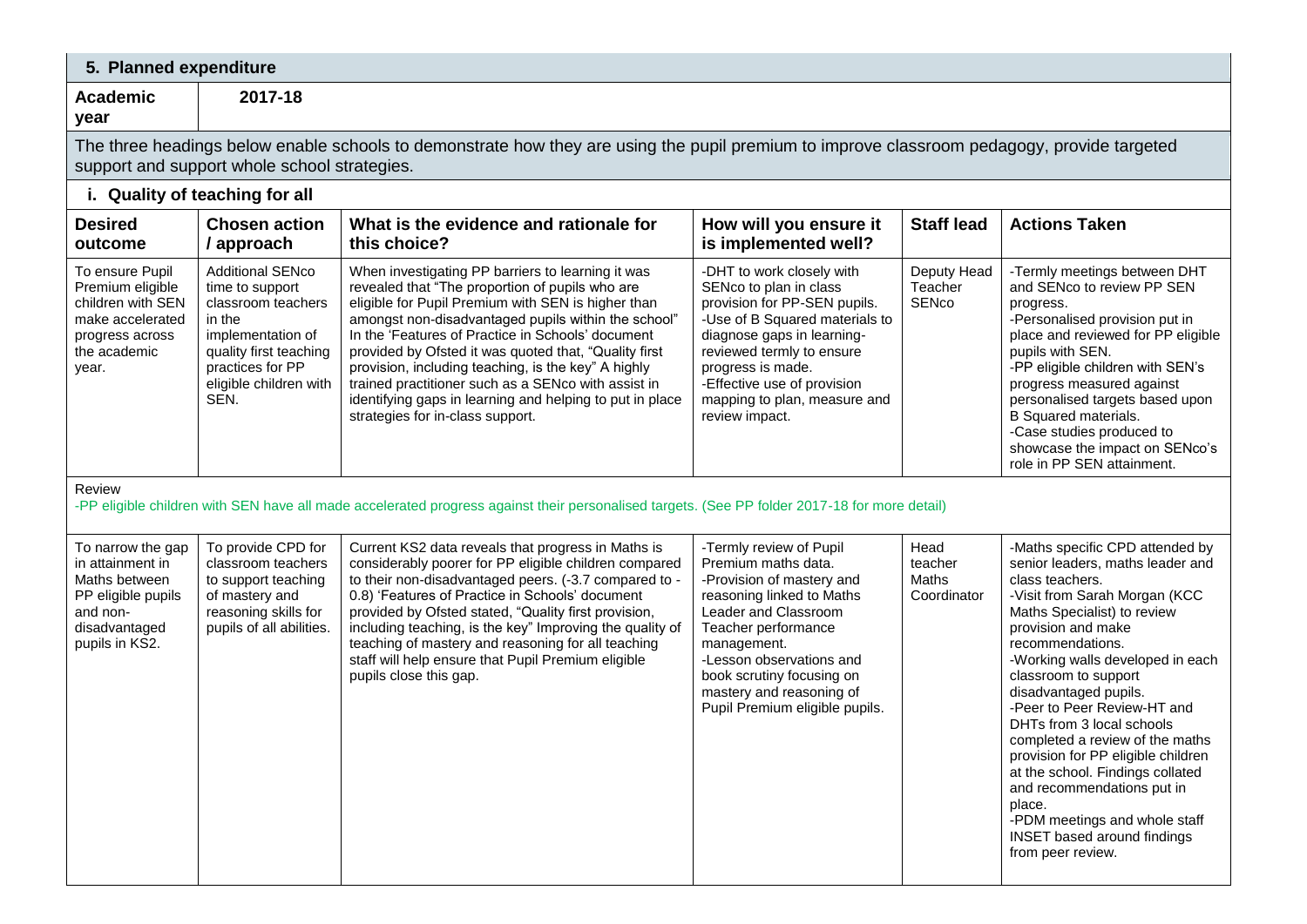-Between 2016-17 and 2017-18, attainment for PP eligible children in KS2 Maths improved from 30.8% achieving the expected level to 57.1% achieving the expected level. -The attainment gap in KS2 Maths between PP eligible children and all children in the school decreased from -24.2 percentage points in 2016-17 to -13.3 percentage points in 2017-18 -The attainment gap in KS2 Maths between PP eligible children in our school and PP eligible children in Kent decreased from -31.5 in 2016-17 to -3.9 in 2017-18

| To narrow the gap<br>in attainment in<br>Maths between<br>PP eligible pupils<br>and non-<br>disadvantaged<br>pupils in KS1. | To provide<br>manipulatives for<br>PP eligible children<br>in KS1. | Current KS1 data reveals that attainment in Maths is<br>considerably poorer for PP compared to their non-<br>disadvantaged peers. We aim to provide PP eligible<br>children with access to high quality manipulatives in<br>KS1 to raise standards of attainment and close the<br>gap in our KS2 data. | -Lesson observations and<br>book scrutiny focussing on use<br>of manipulatives in KS1<br>classrooms.<br>-Pupil perception interviews<br>highlighting pupils'<br>experiences of using<br>manipulatives in the<br>classroom. | Deputy Head<br>Teacher<br>Maths<br>Coordinator | -Visit from Sarah Morgan (KCC<br>Maths Specialist) to review<br>provision and make<br>recommendations with regards to<br>the effective use of manipulatives.<br>-Adoption of a Concrete, Pictorial,<br>Abstract approach to the teaching<br>agreed upon.<br>-Staff Meetings and INET<br>organised to promote the effective<br>use of manipulatives to promote a<br>Concrete, Pictorial, Abstract<br>approach.<br>-Working walls developed in each<br>classroom to support<br>disadvantaged pupils.<br>-Peer to Peer Review-HT and<br>DHTs from 3 local schools<br>completed a review of the maths<br>provision for PP eligible children<br>at the school. Findings collated<br>and recommendations put in<br>place.<br>-PDM meetings and whole staff<br><b>INSET</b> based around findings<br>from peer review. |
|-----------------------------------------------------------------------------------------------------------------------------|--------------------------------------------------------------------|--------------------------------------------------------------------------------------------------------------------------------------------------------------------------------------------------------------------------------------------------------------------------------------------------------|----------------------------------------------------------------------------------------------------------------------------------------------------------------------------------------------------------------------------|------------------------------------------------|-----------------------------------------------------------------------------------------------------------------------------------------------------------------------------------------------------------------------------------------------------------------------------------------------------------------------------------------------------------------------------------------------------------------------------------------------------------------------------------------------------------------------------------------------------------------------------------------------------------------------------------------------------------------------------------------------------------------------------------------------------------------------------------------------------------------|
|-----------------------------------------------------------------------------------------------------------------------------|--------------------------------------------------------------------|--------------------------------------------------------------------------------------------------------------------------------------------------------------------------------------------------------------------------------------------------------------------------------------------------------|----------------------------------------------------------------------------------------------------------------------------------------------------------------------------------------------------------------------------|------------------------------------------------|-----------------------------------------------------------------------------------------------------------------------------------------------------------------------------------------------------------------------------------------------------------------------------------------------------------------------------------------------------------------------------------------------------------------------------------------------------------------------------------------------------------------------------------------------------------------------------------------------------------------------------------------------------------------------------------------------------------------------------------------------------------------------------------------------------------------|

## Review

-Between 2016-17 and 2017-18, attainment for PP eligible children in KS1 Maths improved from 33.3% achieving the expected level to 50% achieving the expected level. -The attainment gap in KS1 Maths between PP eligible children and all children in the school decreased from -36.7 percentage points in 2016-17 to -30 percentage points in 2017-18 -The attainment gap in KS1 Maths between PP eligible children in our school and PP eligible children in Kent decreased from -31.2 percentage points in 2016-17 to -13.7 percentage points in 2017-18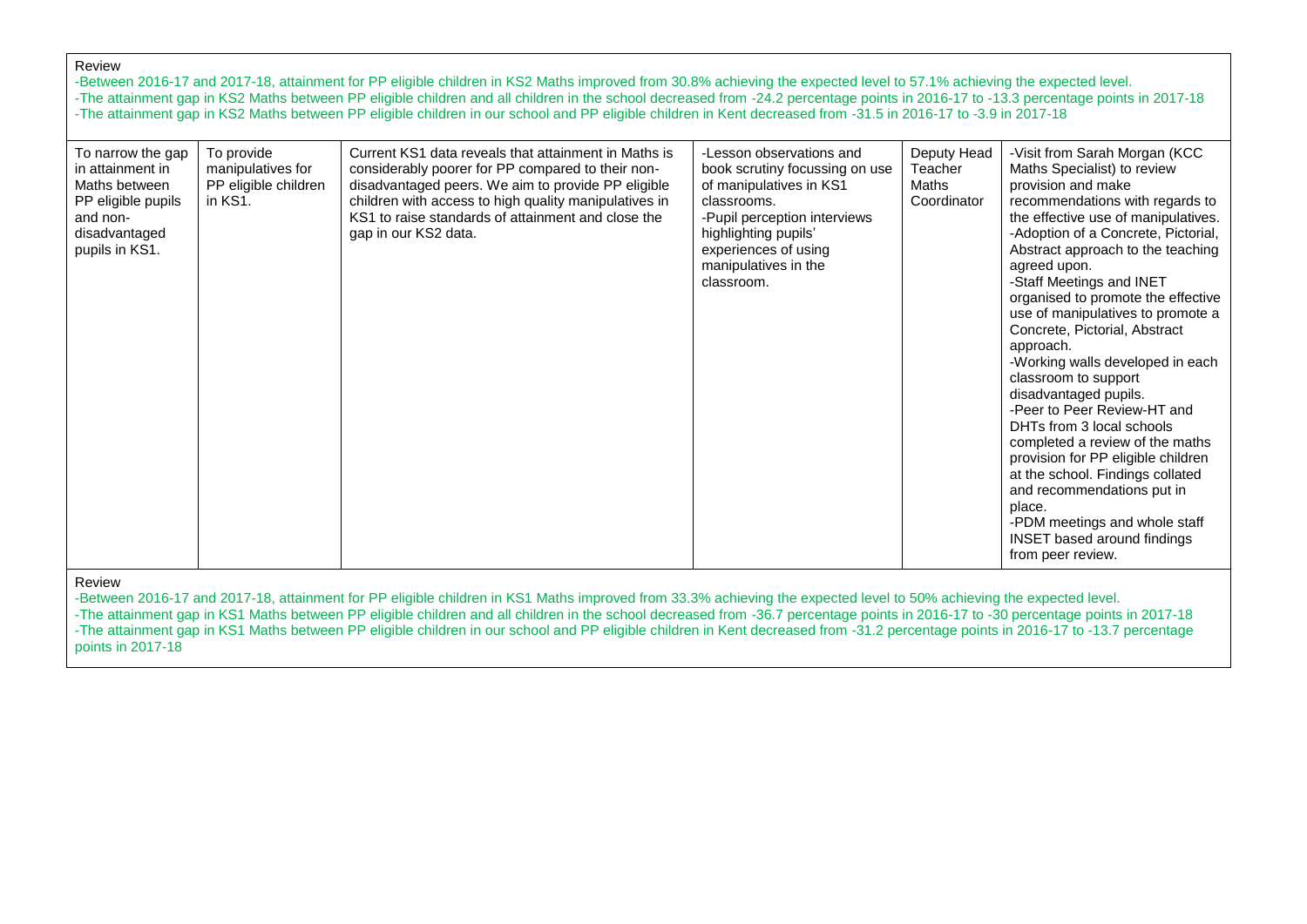| To improve the<br>oral fluency of PP<br>eligible pupils<br>across the school.                                                                                                                                                                                                                                                                                                                                                                                                         | To train teachers to<br>implement dialogic<br>teaching strategies<br>across the school.                                  | When investigating PP barriers to learning it was<br>revealed that, "Many pupils who are eligible for Pupil<br>Premium have lower language proficiency then their<br>non-disadvantaged peers." Furthermore, The<br>Education Endowment Foundation identified 'Oral<br>Language Interventions' as an area with the potential<br>for achieving significant progress for a minimal cost.<br>The CPRT/IEE Education Endowment Foundation<br>(EEF) project on dialogic teaching 2014-17 led by<br>Robin Alexander and Frank Hardman identified that<br>over 2 terms, pupils made on average 2 months<br>accelerated progress in Science and English and 1<br>month accelerated progress in Maths. While less<br>secure, they also found that such progress was<br>matched by disadvantaged pupils.                                                                       | -Collaborative lesson studies<br>to take place on a termly<br>basis.<br>-CPD Sessions to reflect,<br>collaborate and expand<br>repertoire of dialogic<br>strategies.<br>-Video case studies to be<br>collected.<br>-Transcripts of pupil dialogue<br>to be analysed.                                                           | Deputy Head<br>Teacher<br><b>Class</b><br>Teachers              | -Whole School Dialogic Teaching<br>inset delivered in September<br>2017.<br>-Support materials distributed to<br>all members of teaching staff.<br>-Collaborative lesson studies<br>offered to all class teachers to<br>promote the quality of classroom<br>dialogue.                                                                                                                                                                                                               |
|---------------------------------------------------------------------------------------------------------------------------------------------------------------------------------------------------------------------------------------------------------------------------------------------------------------------------------------------------------------------------------------------------------------------------------------------------------------------------------------|--------------------------------------------------------------------------------------------------------------------------|---------------------------------------------------------------------------------------------------------------------------------------------------------------------------------------------------------------------------------------------------------------------------------------------------------------------------------------------------------------------------------------------------------------------------------------------------------------------------------------------------------------------------------------------------------------------------------------------------------------------------------------------------------------------------------------------------------------------------------------------------------------------------------------------------------------------------------------------------------------------|--------------------------------------------------------------------------------------------------------------------------------------------------------------------------------------------------------------------------------------------------------------------------------------------------------------------------------|-----------------------------------------------------------------|-------------------------------------------------------------------------------------------------------------------------------------------------------------------------------------------------------------------------------------------------------------------------------------------------------------------------------------------------------------------------------------------------------------------------------------------------------------------------------------|
| Review<br>-Evidence obtained from lesson observation and drop ins identified an improvement in the quality of use of teacher talk to promote pupil dialogue.<br>-Evidence obtained from lesson observation and drop ins identified an improvement in the quality of use of teacher questioning to promote pupil dialogue.<br>-Collaborative lesson studies did not take place and planned PDMs relating to promoting pupil-pupil dialogue have been delayed until next academic year. |                                                                                                                          |                                                                                                                                                                                                                                                                                                                                                                                                                                                                                                                                                                                                                                                                                                                                                                                                                                                                     |                                                                                                                                                                                                                                                                                                                                |                                                                 |                                                                                                                                                                                                                                                                                                                                                                                                                                                                                     |
| To narrow the gap<br>in reading<br>between PP<br>eligible pupils and<br>their non-<br>disadvantaged<br>peers.<br>Review                                                                                                                                                                                                                                                                                                                                                               | To provide high<br>quality reading<br>material which<br>appeals directly to<br>the interests of PP<br>eligible children. | Current KS1 data reveals that attainment in Reading<br>is lower for PP eligible children compared to their non-<br>disadvantaged peers. (33.% Expected+ compared to<br>73.3% Expected+) KS2 Data reveals that the<br>progress of PP eligible children is less than their non-<br>disadvantaged peers (-0.5 compared to $+1$ ) Access to<br>reading material has been proven to act as a reliable<br>indicator for academic achievement. Pupils from<br>disadvantaged backgrounds often have restricted<br>access to a rich bank of literature at home.<br>Furthermore, as the gap between PP eligible children<br>and non-disadvantaged opens across KS2, reading<br>material which is appropriate for children's reading<br>ability does not often match their interests. We aim to<br>ensure that all PP pupils have access to high quality<br>reading materials. | -Pupil and parent involvement<br>in selecting reading material<br>(through pupil-parent-teacher<br>conferences or structured<br>conversations)<br>-Termly analysis of PP data for<br>reading.<br>-Pupil perception interviews<br>highlighting pupils experience<br>in reading and the effects of<br>improved reading material. | Deputy Head<br>Teacher<br><b>FLO</b><br>Literacy<br>Coordinator | -New reading material purchased<br>for each class.<br>-KS2 PP children were provided<br>with a budget and then led a<br>shopping expedition to purchase<br>new reading material for all<br>classes in the school.<br>-Age appropriate books by our<br>visiting author, Ross Montgomery,<br>to be purchased for each<br>classroom.<br>-1 Day visit from award winning<br>author, Ross Montgomery.<br>Workshops led in classes with<br>highest proportion of PP eligible<br>children. |

-The attainment gap in KS1 Reading between PP eligible children and all children in the school decreased from -40 percentage points in 2016-17 to -10.8 percentage points in 2017-18. -The attainment gap in KS2 Reading between PP eligible children and all children in the school increased from -15.8 percentage points in 2016-17 to -17 percentage points in 2017-18 -The attainment gap in KS2 Reading between PP eligible children and PP children in Kent decreased from -14.4 percentage points in 2016-17 to -5.9 percentage points in 2017-18.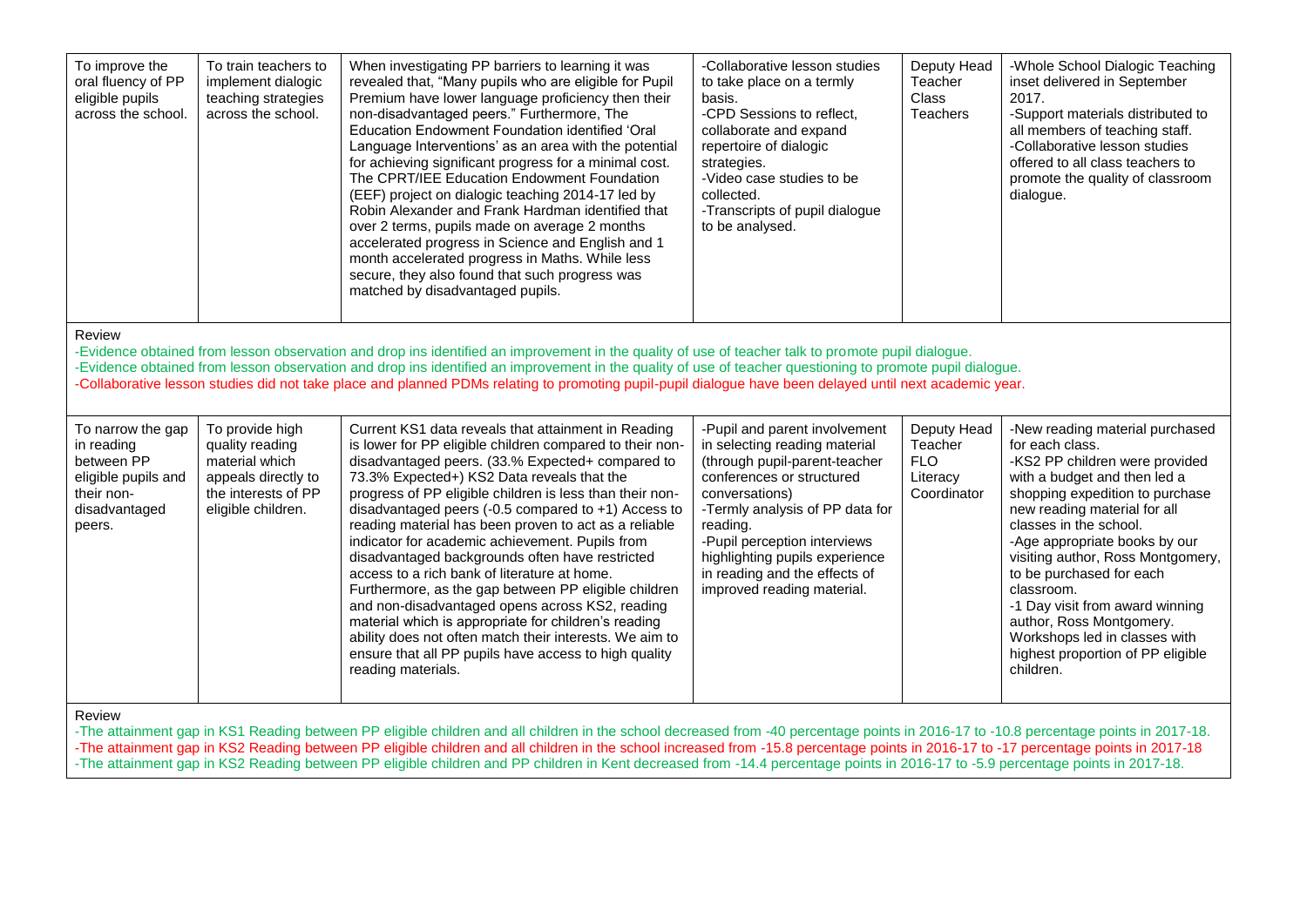| To promote<br>emotional<br>wellbeing for PP<br>eligible pupils in<br>Year 2 and 3.                                                   | To provide a 24-<br>week programme of<br>sessions designed<br>to promote social<br>and emotional well-<br>being for PP eligible<br>pupils.                                                 | When investigating PP barriers to learning it was<br>revealed that, "Some pupils who are eligible for Pupil<br>Premium do not yet possess learning attributes such<br>as self-confidence, perseverance and resilience." and<br>"Some pupils eligible for Pupils Premium live in an<br>environment not conducive to school readiness." We<br>will target Year 2 and 3 pupils and provide them with<br>the core social and emotional skills necessary to be<br>successful as they move through the school. | -Sessions to be delivered by<br>highly trained FLO.<br>-Review of programme.                                                                                                                                                                   | <b>FLO</b>                 | -In December 2017, FLO began<br>leading weekly "Zippy's/Apple's<br>Friends sessions to Year 2 and 3.<br>-Zippty's and Apple's friends<br>programme completed in July<br>2018.    |  |
|--------------------------------------------------------------------------------------------------------------------------------------|--------------------------------------------------------------------------------------------------------------------------------------------------------------------------------------------|----------------------------------------------------------------------------------------------------------------------------------------------------------------------------------------------------------------------------------------------------------------------------------------------------------------------------------------------------------------------------------------------------------------------------------------------------------------------------------------------------------|------------------------------------------------------------------------------------------------------------------------------------------------------------------------------------------------------------------------------------------------|----------------------------|----------------------------------------------------------------------------------------------------------------------------------------------------------------------------------|--|
| Review                                                                                                                               | -Complete programme of social and emotional well-being sessions completed in Years 2 and 3.<br>-Local secondary school pupils supported Year 2 sessions for the majority of the programme. |                                                                                                                                                                                                                                                                                                                                                                                                                                                                                                          |                                                                                                                                                                                                                                                |                            |                                                                                                                                                                                  |  |
|                                                                                                                                      |                                                                                                                                                                                            |                                                                                                                                                                                                                                                                                                                                                                                                                                                                                                          |                                                                                                                                                                                                                                                |                            |                                                                                                                                                                                  |  |
|                                                                                                                                      |                                                                                                                                                                                            |                                                                                                                                                                                                                                                                                                                                                                                                                                                                                                          |                                                                                                                                                                                                                                                | <b>Total budgeted cost</b> | £9100                                                                                                                                                                            |  |
| ii. Targeted support                                                                                                                 |                                                                                                                                                                                            |                                                                                                                                                                                                                                                                                                                                                                                                                                                                                                          |                                                                                                                                                                                                                                                |                            |                                                                                                                                                                                  |  |
| <b>Desired</b><br>outcome                                                                                                            | <b>Chosen</b><br>action/approac<br>h                                                                                                                                                       | What is the evidence and rationale for<br>this choice?                                                                                                                                                                                                                                                                                                                                                                                                                                                   | How will you ensure it<br>is implemented well?                                                                                                                                                                                                 | <b>Staff lead</b>          | <b>Actions Taken</b>                                                                                                                                                             |  |
| To narrow the gap<br>in reading<br>between PP<br>eligible pupils and<br>their non-<br>disadvantaged<br>peers in the years<br>$1 - 3$ | To provide highly<br>targeted, short-term<br>programmes of<br>reading intervention<br>for selected Pupil<br>Premium eligible<br>children.                                                  | Current KS1 data reveals that attainment in Reading<br>is lower for PP eligible children compared to their non-<br>disadvantaged peers. (33.% Expected+ compared to<br>73.3% Expected+) 1:1 Reading intervention strategies<br>such as Reading Recovery have a proven track<br>record of raising reading attainment.                                                                                                                                                                                     | -Pupil Premium meetings to<br>identify pupils in need of<br>additional reading support.<br>-Experienced teacher to<br>provide timetabled 1:1 support.<br>-Detailed entry, progress and<br>exit data recorded to<br>accurately measure progress | KY                         | -Pupils requiring 1:1 support<br>identified at the start of the year.<br>-Regular 1:1 sessions led by KY.<br>-Progress measured regularly and<br>shared with classroom teachers. |  |

-Between 2016-17 and 2017-18, attainment for PP eligible children in KS1 Reading improved from 33.3% achieving the expected level to 50% achieving the expected level. -The attainment gap in KS1 Reading between PP eligible children and all children in the school decreased from -40 percentage points in 2016-17 to -10.8 percentage points in 2017-18.

-All pupils engaged in 1:1 reading programme made accelerated progress against reading age. (see 2017-18 Pupil Premium folder for more information)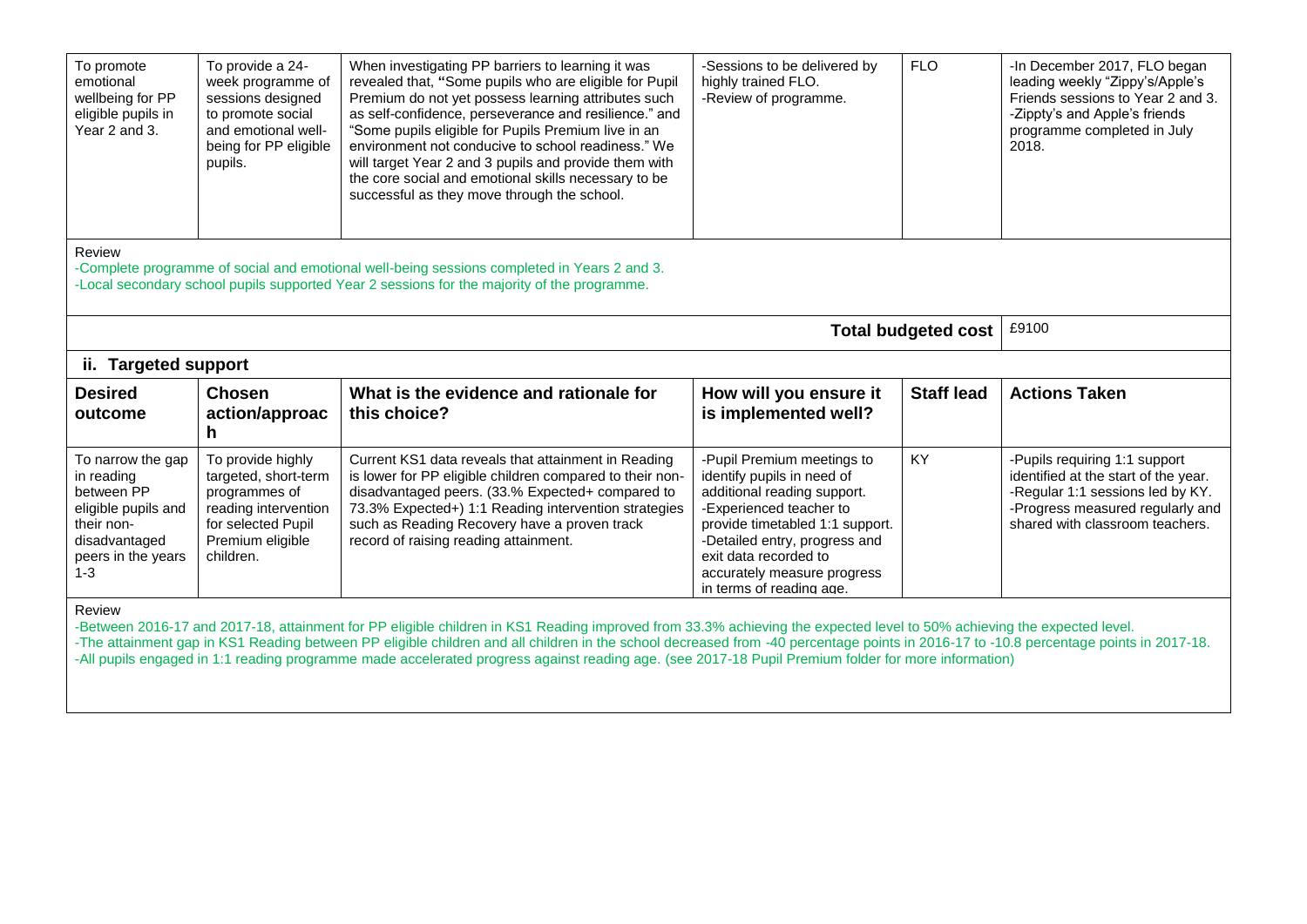| To narrow the gap<br>in writing and<br>maths between<br>PP eligible pupils<br>and their non-<br>disadvantaged<br>peers in KS1.                    | To provide highly<br>targeted short-term<br>programmes of<br>Writing and Maths<br>intervention for<br>selected Pupil<br>Premium eligible<br>children.             | Current KS1 data reveals that attainment in Writing<br>and Maths is lower for PP eligible children compared<br>to their non-disadvantaged peers. (Writing 33.3%<br>Expected+ compared to 70% Expected+ Maths<br>33.3% Expected+ compared to 70% Expected+)<br>Targeted programmes of intervention which are<br>planned in conjunction with the class teacher and<br>compliment the child's classroom learning will<br>promote attainment for targeted pupils.                                                                                                                                                                                                                                                                    | -Pupil Premium meetings to<br>identify pupils in need of<br>additional Writing and Maths<br>support.<br>-HLTA to deliver bespoke<br>intervention programmes<br>designed to complement<br>classroom learning.<br>-Entry, progress and exit data<br>recorded to accurately<br>measure progress | Year 2 Class<br>Teacher<br><b>HLTA</b>                    | -Pupil Progress meetings<br>between DHT and Class<br>Teachers to identify PP eligible<br>children with specific needs in<br>English and Maths.<br>-Intervention strategies designed<br>in collaboration between DHT,<br>Class Teachers, TAs and HLTAs.<br>-Entry Data collected and<br>performance targets set for all<br>academic interventions.<br>-Exit data collected and progress<br>measured against performance<br>targets.<br>-Pupil progress meetings between<br>DHT and Class Teachers to<br>review progress and start a new<br>cycle of academic interventions<br>each term.<br>-Pupil Premium reviews held at<br>the end of the academic year to<br>review progress, identify barriers<br>for learning and support transition<br>into the new class. |
|---------------------------------------------------------------------------------------------------------------------------------------------------|-------------------------------------------------------------------------------------------------------------------------------------------------------------------|----------------------------------------------------------------------------------------------------------------------------------------------------------------------------------------------------------------------------------------------------------------------------------------------------------------------------------------------------------------------------------------------------------------------------------------------------------------------------------------------------------------------------------------------------------------------------------------------------------------------------------------------------------------------------------------------------------------------------------|----------------------------------------------------------------------------------------------------------------------------------------------------------------------------------------------------------------------------------------------------------------------------------------------|-----------------------------------------------------------|------------------------------------------------------------------------------------------------------------------------------------------------------------------------------------------------------------------------------------------------------------------------------------------------------------------------------------------------------------------------------------------------------------------------------------------------------------------------------------------------------------------------------------------------------------------------------------------------------------------------------------------------------------------------------------------------------------------------------------------------------------------|
| Review                                                                                                                                            |                                                                                                                                                                   | -Between 2016-17 and 2017-18, attainment for PP eligible children in KS1 Writing improved from 33.3% achieving the expected level to 50% achieving the expected level.<br>-The attainment gap in KS1 Writing between PP eligible children and all children in the school decreased from -36.7 percentage points in 2016-17 to -26.7 percentage points in 2017-18.<br>-Between 2016-17 and 2017-18, attainment for PP eligible children in KS1 Maths improved from 33.3% achieving the expected level to 50% achieving the expected level.<br>-The attainment gap in KS1 Maths between PP eligible children and all children in the school decreased from -36.7 percentage points in 2016-17 to -30 percentage points in 2017-18. |                                                                                                                                                                                                                                                                                              |                                                           |                                                                                                                                                                                                                                                                                                                                                                                                                                                                                                                                                                                                                                                                                                                                                                  |
| To narrow the gap<br>in core curriculum<br>areas between PP<br>eligible pupils and<br>their non-<br>disadvantaged<br>peers in each<br>Year Group. | To provide highly<br>targeted short-term<br>programmes of<br>Reading, Writing<br>and Maths<br>intervention for<br>selected Pupil<br>Premium eligible<br>children. | Current KS1 and KS2 data reveals that the attainment<br>in core curriculum areas is lower for PP eligible<br>children compared to their non-disadvantaged peers.<br>Targeted programmes of intervention which are<br>planned in conjunction with the class teacher and<br>compliment the child's classroom learning will<br>promote attainment for targeted pupils.                                                                                                                                                                                                                                                                                                                                                              | -Pupil Premium meetings to<br>identify pupils in need of<br>additional Writing and Maths<br>support.<br>-TA to deliver bespoke<br>intervention programmes<br>designed to complement<br>classroom learning.<br>-Entry, progress and exit data<br>recorded to accurately<br>measure progress   | Deputy Head<br>Teacher<br>Class<br><b>Teachers</b><br>TAs | -Pupil Progress meetings<br>between DHT and Class<br>Teachers to identify PP eligible<br>children with specific needs in<br>English and Maths.<br>-Intervention strategies designed<br>in collaboration between DHT,<br>Class Teachers, TAs and HLTAs.<br>-Entry Data collected and<br>performance targets set for all<br>academic interventions.<br>-Exit data collected and progress<br>measured against performance<br>targets.<br>-Pupil progress meetings between<br>DHT and Class Teachers to<br>review progress and start a new<br>cycle of academic interventions.                                                                                                                                                                                       |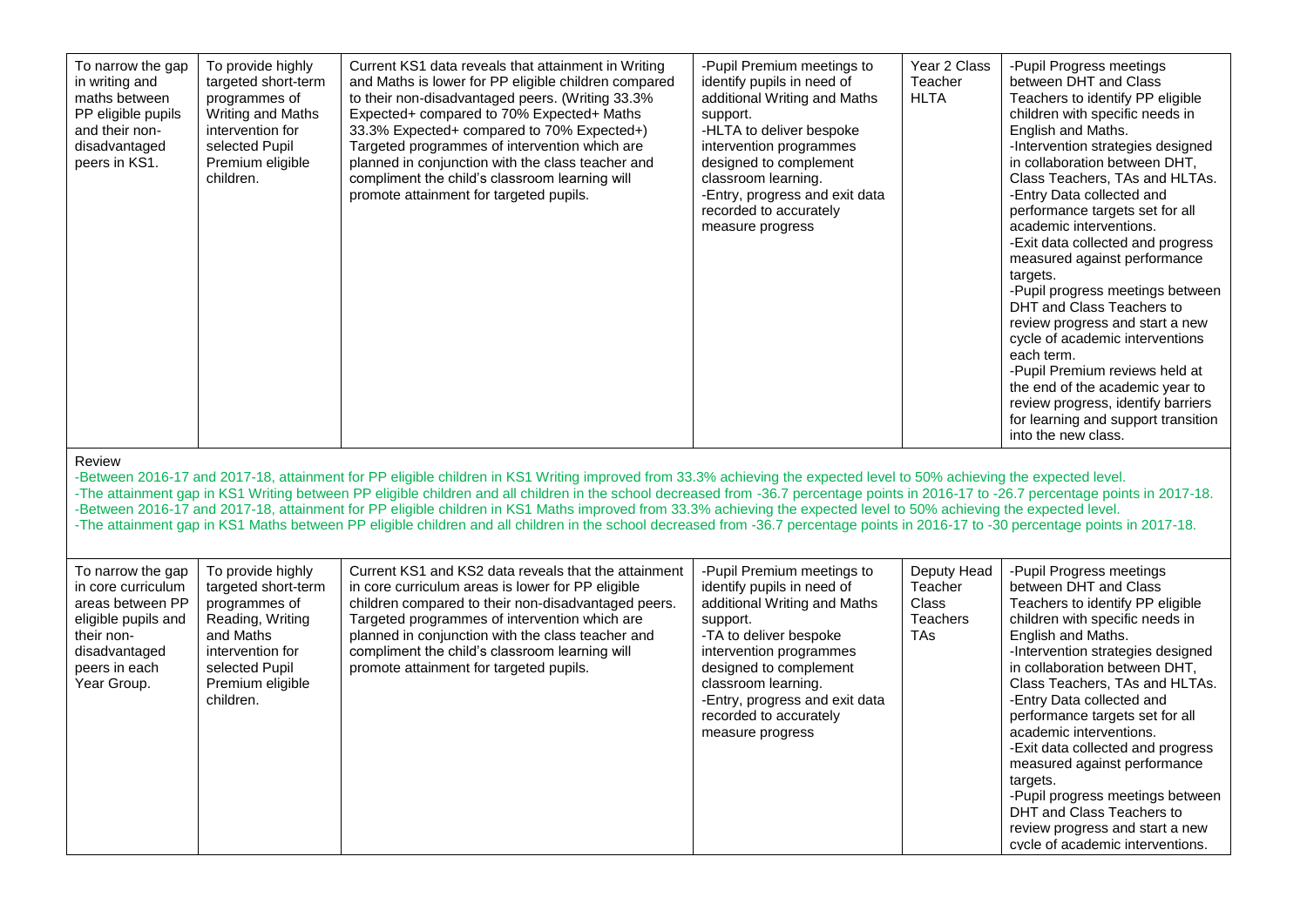| Review |
|--------|

| eligible pupils are<br>provided with the<br>emotional and<br>social support<br>required to<br>succeed in the<br>classroom.<br>Review | programmes of play<br>therapy designed to<br>promote well-being,<br>resilience and<br>emotional<br>intelligence. To train<br>additional members<br>of staff to deliver<br>programmes of play<br>therapy.                                                                                                                                                                                                                                                                                                                                                                                                                                                                                                                                                                                                                             | revealed that, "Some pupils who are eligible for Pupil<br>Premium do not yet possess learning attributes such<br>as self-confidence, perseverance and resilience." and<br>"Some pupils eligible for Pupils Premium live in an<br>environment not conducive to school readiness." Play<br>therapy will help to address these issues and help<br>promote school readiness.                                                                                                                                                                                                                                                                                                                               | Class Teachers and FLO to<br>identify pupils who would<br>benefit from play therapy.<br>-Entry, progress and exit data<br>collected to show progress.<br>-Case studies including pupil<br>perception interviews to show<br>progress. | Teacher<br><b>HLTA</b><br><b>WD</b> | Emotional support identified.<br>-Programmes of play therapy<br>planned and delivered by WD<br>-Regular meetings between WD<br>and Class Teachers to measure<br>impact of sessions.<br>-Meeting between DHT and WD<br>to review the progress of all PP<br>children in the programme.<br>-PP transition meetings planned<br>in Term 6 to identify pupils with<br>additional social and emotional<br>needs.<br>-2x additional staff trained in<br>Talking and Drawing Therapy. |
|--------------------------------------------------------------------------------------------------------------------------------------|--------------------------------------------------------------------------------------------------------------------------------------------------------------------------------------------------------------------------------------------------------------------------------------------------------------------------------------------------------------------------------------------------------------------------------------------------------------------------------------------------------------------------------------------------------------------------------------------------------------------------------------------------------------------------------------------------------------------------------------------------------------------------------------------------------------------------------------|--------------------------------------------------------------------------------------------------------------------------------------------------------------------------------------------------------------------------------------------------------------------------------------------------------------------------------------------------------------------------------------------------------------------------------------------------------------------------------------------------------------------------------------------------------------------------------------------------------------------------------------------------------------------------------------------------------|--------------------------------------------------------------------------------------------------------------------------------------------------------------------------------------------------------------------------------------|-------------------------------------|------------------------------------------------------------------------------------------------------------------------------------------------------------------------------------------------------------------------------------------------------------------------------------------------------------------------------------------------------------------------------------------------------------------------------------------------------------------------------|
| To ensure PP                                                                                                                         | -Year 1 Maths Attainment: Start of 2017-18 Academic Year – 67% EXS+. End of 2017-18 Academic Year 67% EXS+<br>-Year 2 Maths Attainment: Start of 2017-18 Academic Year - 57% EXS+. End of 2017-18 Academic Year 57% EXS+<br>-Year 3 Maths Attainment: Start of 2017-18 Academic Year - 33.3% EXS+. End of 2017-18 Academic Year 33.3% EXS+<br>-Year 4 Writing Attainment: Start of 2017-18 Academic Year - 78% EXS+. End of 2017-18 Academic Year 78% EXS+<br>-Year 5 Writing Attainment: Start of 2017-18 Academic Year - 89% EXS+. End of 2017-18 Academic Year 89% EXS+<br>-Year 6 Writing Attainment: Start of 2017-18 Academic Year - 57% EXS+. End of 2017-18 Academic Year 57% EXS+<br>To provide<br>When investigating PP barriers to learning it was<br>-Meetings between Parents,<br>Head<br>-Pupils in need of Social and |                                                                                                                                                                                                                                                                                                                                                                                                                                                                                                                                                                                                                                                                                                        |                                                                                                                                                                                                                                      |                                     |                                                                                                                                                                                                                                                                                                                                                                                                                                                                              |
|                                                                                                                                      |                                                                                                                                                                                                                                                                                                                                                                                                                                                                                                                                                                                                                                                                                                                                                                                                                                      | -Year 1 Writing Attainment: Start of 2017-18 Academic Year - 33.3% EXS+. End of 2017-18 Academic Year 33.3% EXS+<br>-Year 2 Writing Attainment: Start of 2017-18 Academic Year - 50% EXS+. End of 2017-18 Academic Year 50% EXS+<br>-Year 3 Writing Attainment: Start of 2017-18 Academic Year - 33.3% EXS+. End of 2017-18 Academic Year 33.3% EXS+<br>-Year 4 Writing Attainment: Start of 2017-18 Academic Year - 66% EXS+. End of 2017-18 Academic Year 78% EXS+<br>-Year 5 Writing Attainment: Start of 2017-18 Academic Year - 60% EXS+. End of 2017-18 Academic Year 56% EXS+<br>-Year 6 Writing Attainment: Start of 2017-18 Academic Year - 57% EXS+. End of 2017-18 Academic Year 57% EXS+   |                                                                                                                                                                                                                                      |                                     |                                                                                                                                                                                                                                                                                                                                                                                                                                                                              |
| Review                                                                                                                               |                                                                                                                                                                                                                                                                                                                                                                                                                                                                                                                                                                                                                                                                                                                                                                                                                                      | -Year 1 Reading Attainment: Start of 2017-18 Academic Year - 33.3% EXS+. End of 2017-18 Academic Year 67% EXS+<br>-Year 2 Reading Attainment: Start of 2017-18 Academic Year - 50% EXS+. End of 2017-18 Academic Year 62.5% EXS+<br>-Year 3 Reading Attainment: Start of 2017-18 Academic Year - 33.3% EXS+. End of 2017-18 Academic Year 33.3% EXS+<br>-Year 4 Reading Attainment: Start of 2017-18 Academic Year - 89% EXS+. End of 2017-18 Academic Year 89% EXS+<br>-Year 5 Reading Attainment: Start of 2017-18 Academic Year - 100% EXS+. End of 2017-18 Academic Year 100% EXS+<br>-Year 6 Reading Attainment: Start of 2017-18 Academic Year - 71% EXS+. End of 2017-18 Academic Year 71% EXS+ |                                                                                                                                                                                                                                      |                                     |                                                                                                                                                                                                                                                                                                                                                                                                                                                                              |

-Entry and exit data reveals social and emotional progress made by all PP eligible pupils completing play therapy/special time sessions.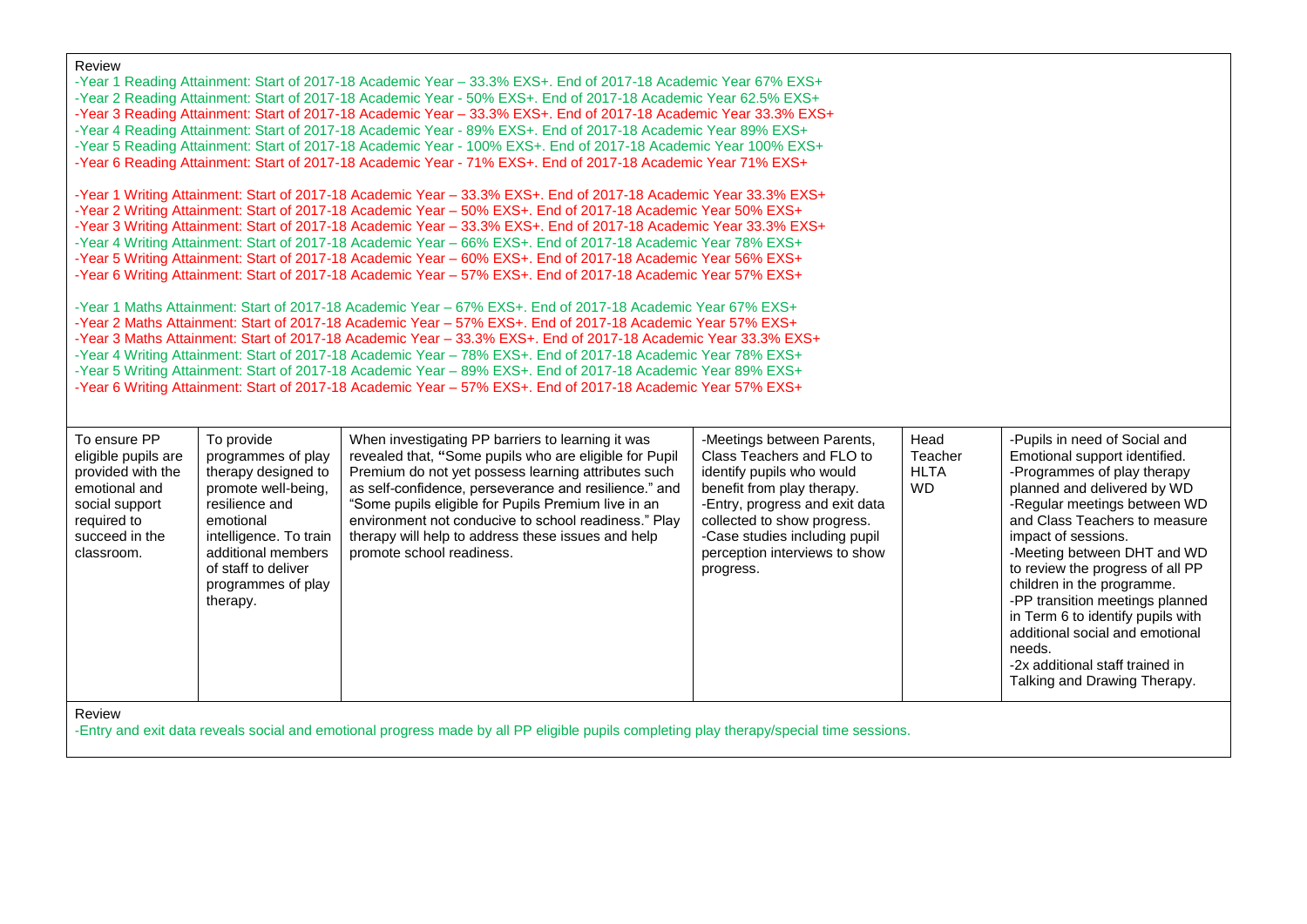| To ensure PP<br>eligible pupils and<br>their families are<br>provided with the<br>emotional and<br>social support<br>required to<br>succeed at<br>school. | To support<br>vulnerable families<br>and ensure the<br>attendance and<br>school readiness of<br>Pupil Premium<br>eligible children. To<br>deliver workshops<br>to Year 2 and Year<br>3 classes to<br>promote emotional<br>and social<br>wellbeing. To<br>provide a nurture<br>group for Year 6<br>Children.                                | When investigating PP barriers to learning it was<br>revealed that, "Some pupils who are eligible for Pupil<br>Premium do not yet possess learning attributes such<br>as self-confidence, perseverance and resilience." and<br>"Some pupils eligible for Pupils Premium live in an<br>environment not conducive to school readiness." The<br>FLO will work to ensure that PP eligible children's<br>families feel supported so that their children arrive at<br>school ready to learn. They will organise planned<br>impact meetings to meet the individual needs of<br>learners and their families. | Case studies including pupil<br>perception interviews to show<br>progress.                                               | <b>FLO</b>   | -FLO provides personalised<br>support to PP eligible pupils and<br>their families.<br>-Attendance meetings and logs<br>introduced.<br>-Counselling sessions delivered.<br>-Safe space provided during<br>unstructured periods of the school<br>day.<br>-Help provided to transport PP<br>eligible children into school.<br>-Weekly "Zippy's/Apple's Friends<br>sessions to Year 2 and 3. |
|-----------------------------------------------------------------------------------------------------------------------------------------------------------|--------------------------------------------------------------------------------------------------------------------------------------------------------------------------------------------------------------------------------------------------------------------------------------------------------------------------------------------|------------------------------------------------------------------------------------------------------------------------------------------------------------------------------------------------------------------------------------------------------------------------------------------------------------------------------------------------------------------------------------------------------------------------------------------------------------------------------------------------------------------------------------------------------------------------------------------------------|--------------------------------------------------------------------------------------------------------------------------|--------------|------------------------------------------------------------------------------------------------------------------------------------------------------------------------------------------------------------------------------------------------------------------------------------------------------------------------------------------------------------------------------------------|
| Review                                                                                                                                                    |                                                                                                                                                                                                                                                                                                                                            | -Case studies show the positive impact FLO has had on the experiences of PP eligible pupils and their families.                                                                                                                                                                                                                                                                                                                                                                                                                                                                                      |                                                                                                                          |              |                                                                                                                                                                                                                                                                                                                                                                                          |
| To ensure PP<br>eligible pupils with<br>SEN make<br>accelerated<br>progress across<br>the academic<br>year.                                               | To provide 1:1<br>therapeutic,<br>mentoring, coaching<br>sessions for PP<br>eligible pupils. To<br>liaise with FLO and<br>Headteacher to<br>support vulnerable<br>families. To<br>facilitate planned<br>impact meetings<br>designed to meet<br>the individual needs<br>of learners and their<br>families to improve<br>outcomes in school. | When investigating PP barriers to learning it was<br>revealed that: "The proportion of pupils who are<br>eligible for Pupil Premium with SEN is higher than<br>amongst non-disadvantaged pupils within the school."<br>and "Some pupils eligible for Pupils Premium live in<br>an environment not conducive to school readiness."<br>The SENco will act as an important role for<br>coordinating strategies designed to address these<br>barriers for learning.                                                                                                                                      | -Pupil Progress Meetings with<br>FLO and Class Teachers.<br>-Termly review by SENco.<br>-SENco Performance<br>Management | <b>SENco</b> | -Termly meetings between DHT<br>and SENco to review PP SEN<br>progress.<br>-Personalised provision put in<br>place and reviewed for PP eligible<br>pupils with SEN.<br>-PP eligible children with SEN's<br>progress measured against<br>personalised targets.<br>-Case studies produced to<br>showcase the impact on PP SEN<br>attainment.                                               |
| Review<br>-PP eligible children with SEN have all made accelerated progress against their personalised targets. (See PP folder 2017-18 for more detail)   |                                                                                                                                                                                                                                                                                                                                            |                                                                                                                                                                                                                                                                                                                                                                                                                                                                                                                                                                                                      |                                                                                                                          |              |                                                                                                                                                                                                                                                                                                                                                                                          |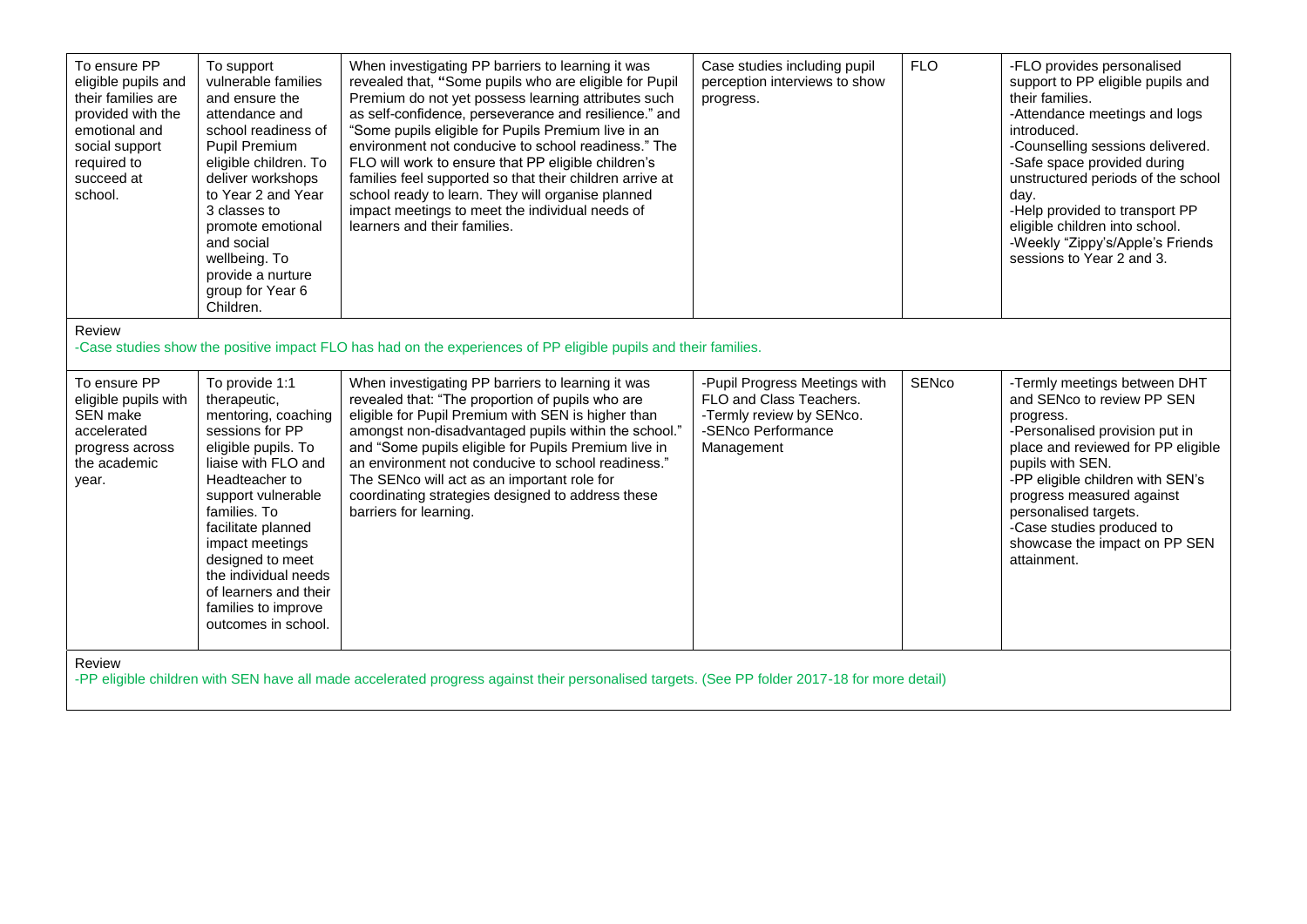| To improve the<br>oral fluency of PP<br>eligible pupils<br>across the school. | To provide 1:1 or<br>small group speech<br>and language<br>intervention to<br>targeted PP eligible<br>children. To provide<br>a 24-week<br>programme of<br>speech and<br>language<br>intervention for KS1<br>pupils. | When investigating PP barriers to learning it was<br>revealed that, "Many pupils who are eligible for Pupil<br>Premium have lower language proficiency then their<br>non-disadvantaged peers." The Education<br>Endowment Foundation identified 'Oral Language<br>Interventions' as an area with the potential for<br>achieving significant progress for a minimal cost. The<br>EFF concluded that "on average, pupils who<br>participate in oral language interventions make<br>approximately five months' additional progress over<br>the course of a year." Furthermore, it was added that,<br>"some studies show slightly larger effects for younger<br>children and pupils from disadvantaged<br>backgrounds." We will start oral language<br>interventions in EYFS and target pupils throughout<br>the school. | -Meetings between class<br>teachers, TAs, FLO and<br>SENco to identify targeted<br>pupils.<br>-Entry, progress and exit data<br>collected.<br>-Review of speech and<br>language programme to<br>ensure effectiveness. | Deputy Head<br>Teacher<br>CВ | -Class Teachers identified PP<br>eligible children in need of group<br>speech, language and<br>communication support.<br>-Speech Bubbles Communication<br>programme started in December<br>2017.<br>-Class Teachers and SENco<br>identified PP eligible pupils in<br>need of 1:1 speech, language and<br>communication support.<br>-1:1 sessions led by Speech<br>Therapist for PP eligible children. |
|-------------------------------------------------------------------------------|----------------------------------------------------------------------------------------------------------------------------------------------------------------------------------------------------------------------|----------------------------------------------------------------------------------------------------------------------------------------------------------------------------------------------------------------------------------------------------------------------------------------------------------------------------------------------------------------------------------------------------------------------------------------------------------------------------------------------------------------------------------------------------------------------------------------------------------------------------------------------------------------------------------------------------------------------------------------------------------------------------------------------------------------------|-----------------------------------------------------------------------------------------------------------------------------------------------------------------------------------------------------------------------|------------------------------|-------------------------------------------------------------------------------------------------------------------------------------------------------------------------------------------------------------------------------------------------------------------------------------------------------------------------------------------------------------------------------------------------------|
|-------------------------------------------------------------------------------|----------------------------------------------------------------------------------------------------------------------------------------------------------------------------------------------------------------------|----------------------------------------------------------------------------------------------------------------------------------------------------------------------------------------------------------------------------------------------------------------------------------------------------------------------------------------------------------------------------------------------------------------------------------------------------------------------------------------------------------------------------------------------------------------------------------------------------------------------------------------------------------------------------------------------------------------------------------------------------------------------------------------------------------------------|-----------------------------------------------------------------------------------------------------------------------------------------------------------------------------------------------------------------------|------------------------------|-------------------------------------------------------------------------------------------------------------------------------------------------------------------------------------------------------------------------------------------------------------------------------------------------------------------------------------------------------------------------------------------------------|

-PP eligible children with Speech and Language needs were identified prior to even starting in EYFS and intervention began immediately.

-PP eligible children receiving 1:1 Speech and Language support have made significant progress (See PP folder 2017-18 for more detail)

-A group of PP eligible children from Year 1 and 2 received a 24-week programme of speech and communication support from an external provider. Anecdotal evidence suggests that the programme of speech and communication support had some success

-SENco observation and review questioned the effectiveness and the speech and communication programme.

-No reliable entry and exit data was collected from the speech and communication support programme so the impact of the intervention is difficult to measure.

-The speech and communication will not be continued next year and funds will be directed elsewhere.

| To increase the<br>engagement of<br>PP eligible<br>children with their<br>learning.                         | To provide<br>enhanced feedback<br>and metacognitive<br>opportunities for PP<br>eligible children. | The Education Endowment Foundation identified<br>Metacognition and Self-Regulation as areas with the<br>potential to have significant positive effects on pupil<br>attainment. The EEF concluded that on average<br>pupils engaging in such strategies demonstrated 8<br>moths accelerated progress. We will provide targeted<br>PP eligible children with time and support to reflect<br>upon and make improvements to their classroom<br>learning. Pupils will set personal and academic<br>targets and have review sessions with their parents,<br>teachers and members of the SLT. | -Pupil-Parent-Teacher<br>conferences to take place<br>instead of traditional parents'<br>consultations.<br>-Review of the programme at<br>the end of Term 1.<br>-Collection of case studies to<br>demonstrate impact. | Head<br>Teacher<br>Deputy Head<br>Teacher | -Programme of structured<br>conversations and enhanced<br>metacognitive and feedback<br>opportunities designed and in<br>place for next academic year. |  |
|-------------------------------------------------------------------------------------------------------------|----------------------------------------------------------------------------------------------------|----------------------------------------------------------------------------------------------------------------------------------------------------------------------------------------------------------------------------------------------------------------------------------------------------------------------------------------------------------------------------------------------------------------------------------------------------------------------------------------------------------------------------------------------------------------------------------------|-----------------------------------------------------------------------------------------------------------------------------------------------------------------------------------------------------------------------|-------------------------------------------|--------------------------------------------------------------------------------------------------------------------------------------------------------|--|
| -Programme of structured conversations and enhanced metacognitive and feedback opportunities were designed. |                                                                                                    |                                                                                                                                                                                                                                                                                                                                                                                                                                                                                                                                                                                        |                                                                                                                                                                                                                       |                                           |                                                                                                                                                        |  |

-Programme of structured conversations and enhanced metacognitive and feedback opportunities were delayed until next academic year.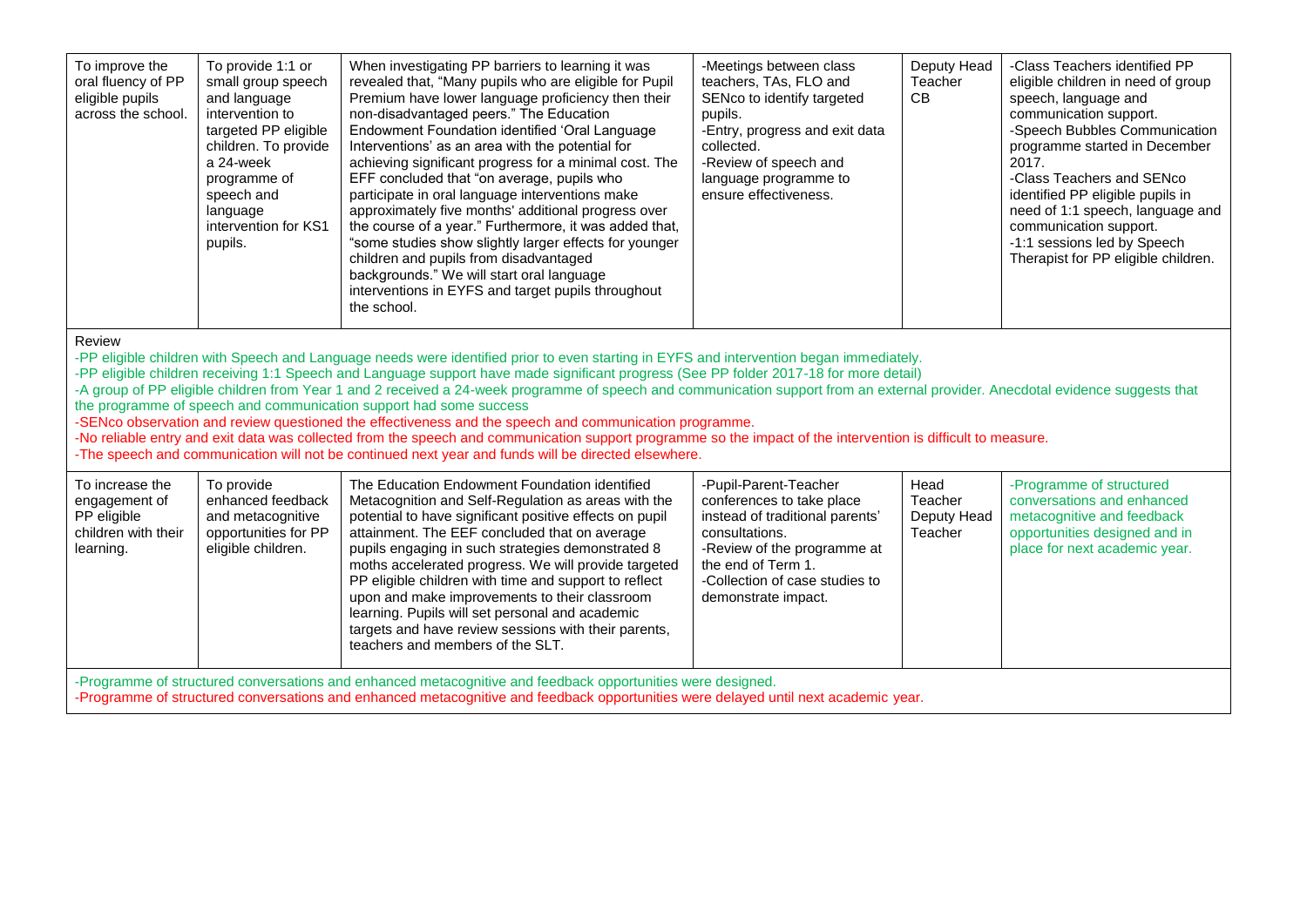| To ensure that<br>able PP eligible<br>pupils are<br>provided with<br>sufficient levels of<br>challenge.                                                                                                                                                                                                                                                                                                                                                                                                                                                                                                                                                                                                                                                                                                                                                             | To provide<br>extension and<br>enrichment<br>opportunities for<br>gifted PP eligible<br>pupils.                                                                                                                                                               | Analysis of school data reveals that the proportion of<br>pupils achieving GDS is significantly lower than their<br>non-disadvantaged peers. Targeted extension and<br>enrichment activities will help ensure that talented PP<br>eligible pupils reach GDS.                                                                                                                                                                                                                                                                                                                                                                                                                | -Pupil Premium Progress<br>meetings to identify talented<br>PP eligible pupils.<br>-bespoke provision put in<br>place to meet the needs of<br>targeted pupils.<br>-collection of evidence ad case<br>studies to demonstrate impact. | Deputy Head<br>Teacher<br><b>Class</b><br>Teachers      | -A range of extension/enrichment<br>opportunities have taken placed<br>and/or are planned. These<br>include:<br>-Tunbridge Wells Schools<br>Shakespeare Festival-Year 6<br>Performed Macbeth at the Trinity<br>Theatre. All PP eligible pupils took<br>part.<br>-Forest Schools<br>-Sports fixtures and competitions<br>-Educational Visits<br>-KS2 book buying expedition<br>-Shadow Puppet Workshops<br>-Drama Workshops<br>-Able Writers Sessions<br>-Visiting Author with PP focus<br>-Follow up 'Pen-Pal' sessions with<br>visiting author.<br>-ICT/programming activity for KS2<br>PP children.<br>-Year 6 residential<br>-Maths enrichment |  |
|---------------------------------------------------------------------------------------------------------------------------------------------------------------------------------------------------------------------------------------------------------------------------------------------------------------------------------------------------------------------------------------------------------------------------------------------------------------------------------------------------------------------------------------------------------------------------------------------------------------------------------------------------------------------------------------------------------------------------------------------------------------------------------------------------------------------------------------------------------------------|---------------------------------------------------------------------------------------------------------------------------------------------------------------------------------------------------------------------------------------------------------------|-----------------------------------------------------------------------------------------------------------------------------------------------------------------------------------------------------------------------------------------------------------------------------------------------------------------------------------------------------------------------------------------------------------------------------------------------------------------------------------------------------------------------------------------------------------------------------------------------------------------------------------------------------------------------------|-------------------------------------------------------------------------------------------------------------------------------------------------------------------------------------------------------------------------------------|---------------------------------------------------------|---------------------------------------------------------------------------------------------------------------------------------------------------------------------------------------------------------------------------------------------------------------------------------------------------------------------------------------------------------------------------------------------------------------------------------------------------------------------------------------------------------------------------------------------------------------------------------------------------------------------------------------------------|--|
| -A wide range of enrichment and extra-curricular visits were provided for all children. Places for PP eligible children were funded where necessary.<br>-A limited number of PP eligible specific enrichment activities were organised.<br>-It is felt that more PP eligible specific enrichment opportunities should be organised for next academic year.<br>Between 2016-17 and 2017-18, attainment for PP eligible children in KS1 in Reading, Writing and Maths stayed at 0% of pupils achieving GDS.<br>-Between 2016-17 and 2017-18, attainment for PP eligible children in KS2 in Reading, Writing decreased from 15.4% and 7.7% respectively to 0% of pupils achieving GDS.<br>-Between 2016-17 and 2017-18, attainment for PP eligible children in KS2 GPS and Maths increased from 15.4% and 7.7% to 28.6% and 14.3 of pupils achieving GDS respectively. |                                                                                                                                                                                                                                                               |                                                                                                                                                                                                                                                                                                                                                                                                                                                                                                                                                                                                                                                                             |                                                                                                                                                                                                                                     |                                                         |                                                                                                                                                                                                                                                                                                                                                                                                                                                                                                                                                                                                                                                   |  |
| <b>Total budgeted cost</b>                                                                                                                                                                                                                                                                                                                                                                                                                                                                                                                                                                                                                                                                                                                                                                                                                                          |                                                                                                                                                                                                                                                               |                                                                                                                                                                                                                                                                                                                                                                                                                                                                                                                                                                                                                                                                             |                                                                                                                                                                                                                                     |                                                         | £50,180.50                                                                                                                                                                                                                                                                                                                                                                                                                                                                                                                                                                                                                                        |  |
| iii Other approaches                                                                                                                                                                                                                                                                                                                                                                                                                                                                                                                                                                                                                                                                                                                                                                                                                                                |                                                                                                                                                                                                                                                               |                                                                                                                                                                                                                                                                                                                                                                                                                                                                                                                                                                                                                                                                             |                                                                                                                                                                                                                                     |                                                         |                                                                                                                                                                                                                                                                                                                                                                                                                                                                                                                                                                                                                                                   |  |
| <b>Desired</b><br>outcome                                                                                                                                                                                                                                                                                                                                                                                                                                                                                                                                                                                                                                                                                                                                                                                                                                           | <b>Chosen</b><br>action/approac<br>h.                                                                                                                                                                                                                         | What is the evidence and rationale for<br>this choice?                                                                                                                                                                                                                                                                                                                                                                                                                                                                                                                                                                                                                      | How will you ensure it<br>is implemented well?                                                                                                                                                                                      | <b>Staff lead</b>                                       | <b>Actions Taken</b>                                                                                                                                                                                                                                                                                                                                                                                                                                                                                                                                                                                                                              |  |
| To increase the<br>engagement of<br>the parents of PP<br>eligible children.                                                                                                                                                                                                                                                                                                                                                                                                                                                                                                                                                                                                                                                                                                                                                                                         | To invite the<br>parents of PP<br>eligible children to<br>take part in parent-<br>teacher- pupil<br>conferences. To<br>provide<br>opportunities for the<br>parents of PP<br>eligible children to<br>take a more active<br>role in their child's<br>education. | When investigating PP barriers to learning it was<br>revealed that, "Some of the parents of pupils eligible<br>for Pupil Premium struggle to engage with their child's<br>education in a meaningful and positive way. As a<br>result, pupils eligible for Pupils Premium often have<br>less parental support than their non-disadvantaged<br>peers." The Education Endowment Foundation<br>identified 'Parental Engagement' as an area which<br>had the potential to positively impact pupil attainment.<br>The EEF concluded that on average, programmes<br>designed to promote parental engagement resulted in<br>3 months accelerated progress over an academic<br>year. | -Structured conversations with<br>the parents of PP eligible<br>children.<br>-Trial and review of parent-<br>teacher-parent conferences.<br>-Review of programme of<br>parental engagement<br>activities.                           | Head<br>Teacher<br>Deputy Head<br>Teacher<br><b>FLO</b> | -Programme of Pupil-Led Parent<br>Teacher Conferences designed<br>and ready to be put in place next<br>academic year.<br>-Class Blog trailed in Year 2.<br>-Parent Perception<br>Questionnaires to be handed out<br>at the start of Term 6 to gage the<br>impact of the blog trial.<br>-Findings from the Parent<br>Perception Questionnaires to be<br>fed forward into future plans for<br>parental contact.                                                                                                                                                                                                                                     |  |